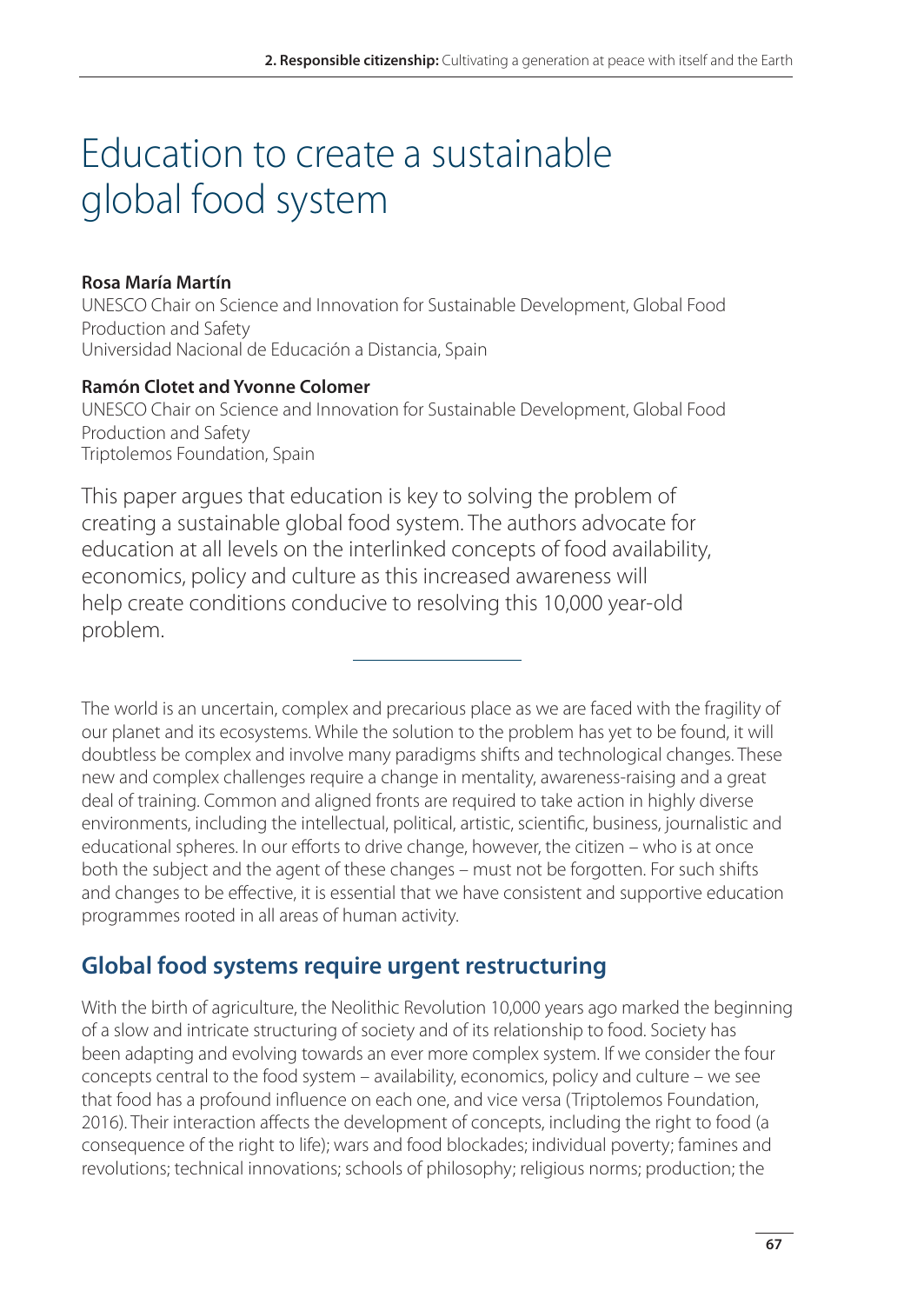relationship between food and health; and gastronomic pleasures. History is full of examples of such interactions and of its attendant mistakes.

The main challenge is finding a harmonious solution to the global food system, which is very much at the root of our planet-wide crisis. Humanity, engaged in all its complex activities, depends on the planet and global sustainability will be achieved only when balance is achieved among humanity's and the earth's respective systems. We need to reimagine critical but forgotten factors to adequately respond to a fundamental, millennia-old challenge that humanity has not yet overcome yet is crucial to successfully dealing with new challenges for the common good. Otherwise, any efforts made will be in vain and their results, rather uncertain.

A human being is a living, heterotrophic biological system. Survival is the primary biological drive of the individual and of the group of which the individual is a part, and securing access to food is the only way to ensure survival. The food environment is as complex as life itself. Its complexity encompasses both biological and psychological structures, and it is for this reason that its proper functioning cannot depend solely on the matter of food availability.

## **Food systems for sustainability must be taught at all levels of education**

The importance of the food system for political stability was already described by a prescient politician of the seventeenth century, Thomas Hobbes, who noted that "the nutrition of a Commonwealth consisteth in the plenty and distribution of materials conducing to life: in concoction or preparation, and, when concocted, in the conveyance of it by convenient conduits to the public use" (Hobbes, 1651). This simple definition illustrates the complicated situation that we have to address. Two factors are central to the equation. On the one hand, since humanity's right to adequate food is a basic right that is not yet universally enjoyed, new technologies and attitudes must serve to ensure universal enjoyment of this right. On the other hand, new challenges cannot be addressed by an at-risk human population with weak global structures.

As an important strategic consideration for the future, it must be borne in mind that the problem of feeding humankind has yet to be resolved. Indeed, this is a problem which has been unresolved for more than 10,000 years. It affects our future and is a fundamental issue as solving this problem means figuring out how to provide the energy necessary to sustain life itself. In the context of the history of humanity, finding this solution would be the single greatest achievement of the twenty-first century.

The influence of the global food system must ultimately consolidate its strategic value in society. We must be aware of this, and the concept must be introduced at all levels of education. We must teach about not only the concept and the associated need, but also its predictive evolution in harmony with the evolution of all the other challenges faced. Humankind's viability on this planet that sustains it does not pose a strictly technical problem, but a global planet/human-development problem in that both entities need to be simultaneously sustainable. Human sustainability, in accordance with UNESCO's objective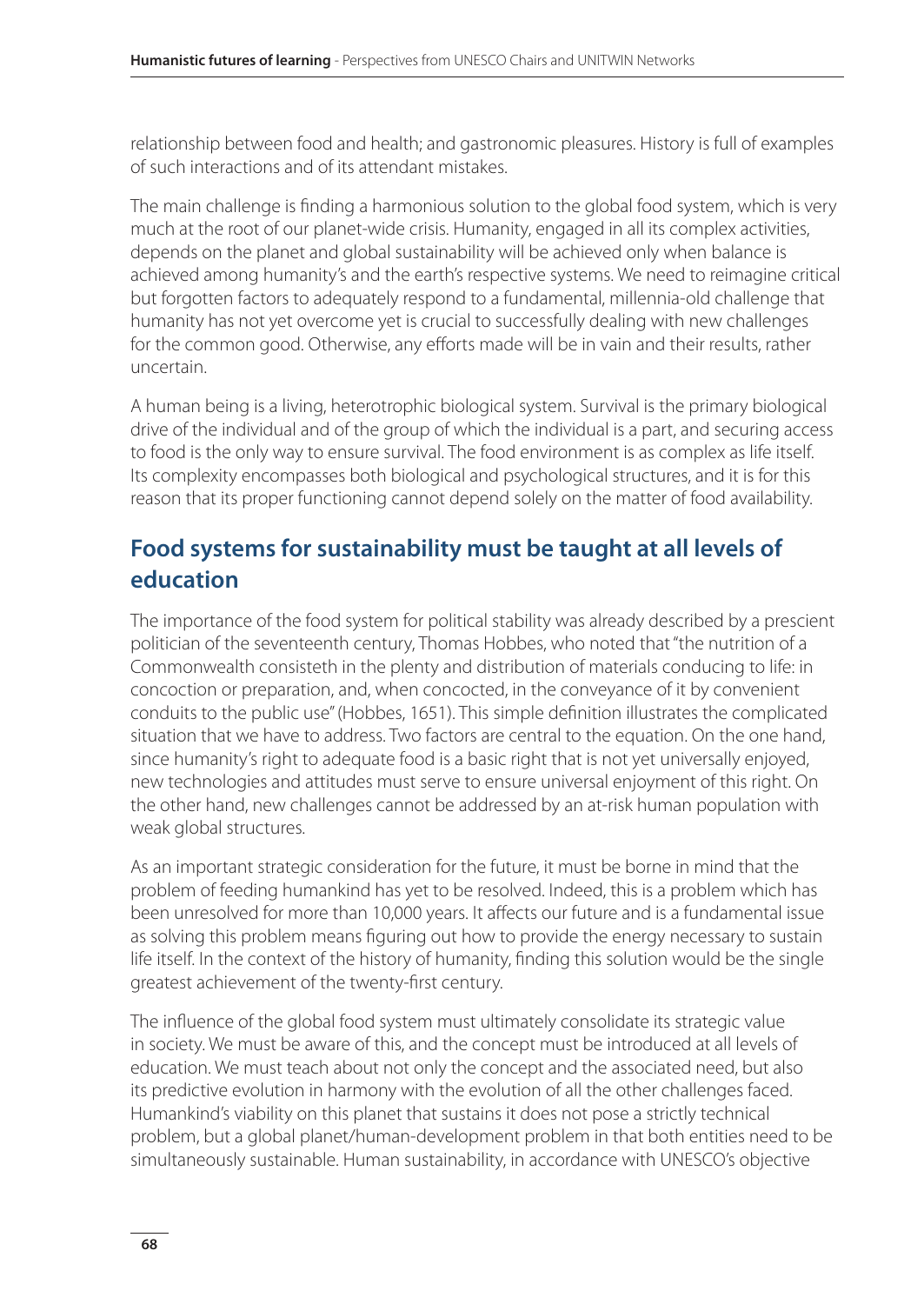for the common good, relies on the proper functioning of the global food system, and this proper functioning requires pertinent education at all levels and in all categories.

# **Education on global food systems is complex but necessary**

Education planning must focus on the evolutive interpretation of history – and not on its repetition – to teach about specific challenges within a global context. These challenges should not be studied in isolation but rather as part of a system. They should be associated with reference points that enable an understanding of the context as a whole. Ultimately, education about the global food system is specific and complex. Unlike other fields (religious, cultural, emotional and so forth), it involves many attitudes which arise spontaneously within the citizen. Many lack a basic scientific knowledge of food, which makes them vulnerable to false, biased or inaccurate information on the topic.

Biased or inaccurate information on food products and diets constitute the most prevalent type of fake news about food. Moreover, these news items are the most widely accepted and they generate a significant amount of business. Any future approach to solving the global food sustainability issue should take into account the need for a well-grounded education on food at all levels of instruction – in higher education to establish solid scientific knowledge; education for middle-management training; and civic education. Trust in unbiased science and education will be key to the scientific-technological future. In all its spheres of activity, education must take into account participation and influence when considering the global system.

The harmonious functioning of the global food system, however, will likely come at the expense of time and resources. Thus, solving the global food system should not be just an isolated goal. Rather, it should be approached in conjunction with other facets of development, establishing the strategic relevance of balancing the sustainability of humanity's dietary fuel and the sustainability of the planet. Education must follow evolutionary progress through the theoretical and practical consolidation of this concept. The implementation of this method if done effectively would provide a golden opportunity to deal with a problem unresolved for millennia and create an essential condition to cocreate a stable solution for still-pending issues (i.e. social violence, gender-based violence, public education, war, democracy, uncertainty, etc.) as well as the resolution of new issues (i.e. sustainability/the circular economy, artificial intelligence, automation, big data, education and culture for the new era, etc.).

Education in all areas of knowledge should contemplate the complexity of human nutrition as a system. All educational fields should detail and explore its links to the environment. The approach to this education should be achieved through an exploration of the paths of cooperation. This view was already held by former director-general of UNESCO, Federico Mayor Zaragoza, in the early twenty-first century (2001) when he noted, "In addition to the global view, it is essential that we tackle the vast complexity of surrounding circumstances. Simplifications are not appropriate because they do not adequately reflect the intricate, compact warp and woof of the matter. It is therefore advisable, from the very outset, to provide basic knowledge and to accustom to an interdisciplinary approach, to teamwork. Know in order to foresee, foresee in order to prevent. To my mind, foresight – prevention – is